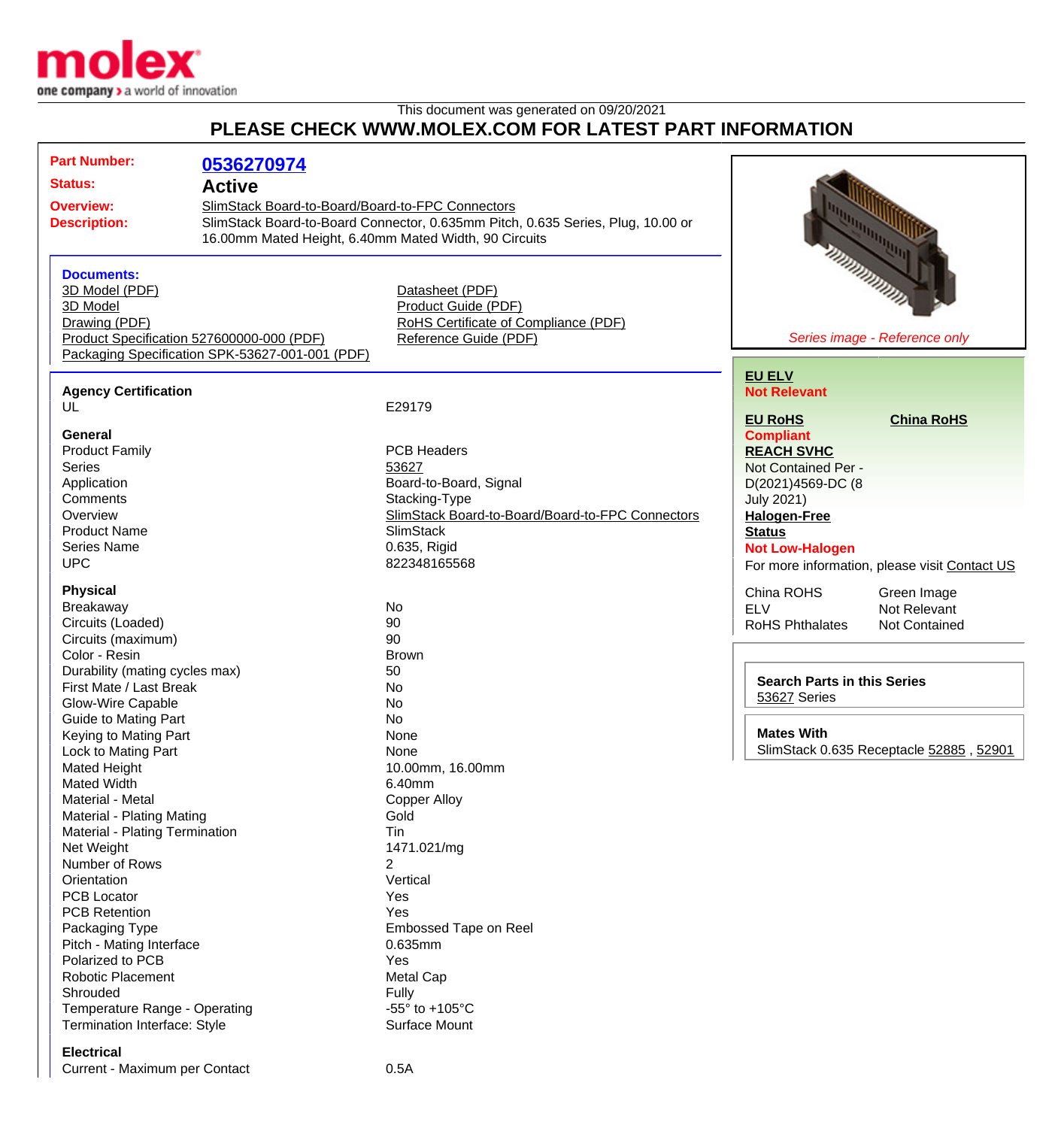**Material Info**

**Reference - Drawing Numbers** Packaging Specification Network SPK-53627-001-001 Product Specification 627600000-000

Sales Drawing Sales Drawing SD-53627-001-001, SD-53627-002-001

This document was generated on 09/20/2021 **PLEASE CHECK WWW.MOLEX.COM FOR LATEST PART INFORMATION**